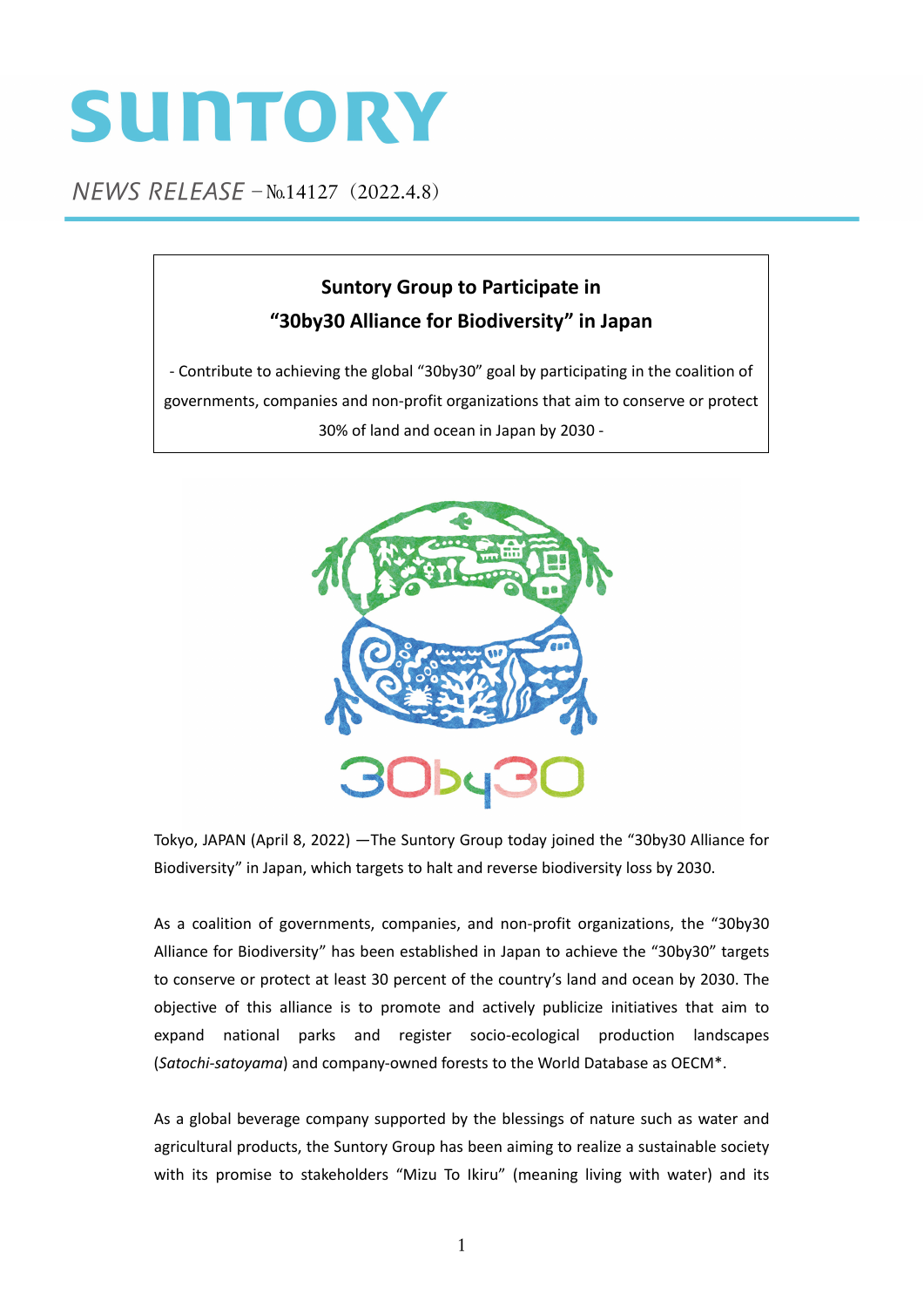corporate mission "To create harmony with people and nature". Since 2003, the Suntory Group's *Natural Water [Sanctuary](https://www.suntory.com/csr/activity/environment/eco/forest/) Initiative* have managed and conserved a total of 12,000 hectares of forests in 21 locations across Japan to replenish and nurture underground water near its plants. To create forests that cultivate rich groundwater, the company also manages these forests through continuous monitoring of birds, animals, plants, and insects, which eventually leads to the conservation of biodiversity.

The Suntory Group aims to contribute to achieving the global "30by30" goal by having its *Natural Water Sanctuaries* certified as OECM through participating in this alliance. The company will continue to promote sustainability management in order to preserve biodiversity and to realize a sustainable society.

Learn more about Suntory Group's environmental activities [here.](https://www.suntory.com/csr/activity/environment/)

\*OECM is an acronym for "Other Effective area‐based Conservation Measures." OECM is an area conserved by initiatives of private organizations or an area where conservation is achieved mainly as a by‐product of other management.

## **About Suntory Group**

As a global leader in the beverage industry, Suntory Group offers a uniquely diverse portfolio of products from premium spirits, beer and wine to brewed teas, bottled water, carbonated soft drinks, ready‐to‐drink coffee and energy drinks, along with health and wellness products. Suntory is home to award‐winning Japanese whiskies *Yamazaki*, *Hibiki* and *Hakushu* as well as iconic American spirits *Jim Beam* and *Maker's Mark*. Suntory also fascinates the taste buds in Japan and the Asian market with our *Premium Malt's* beer and also owns the exceptional Japanese wine *Tomi* and the world famous *Château Lagrange*. Its brand collection also includes *Sauza Tequila*, non‐alcoholic favorites *Orangina*, *Lucozade*, *Ribena*, *BOSS* coffee, *Iyemon* green tea, *Suntory Tennensui* water, *TEA+ Oolong Tea*, *V and BRAND'S*, as well as popular health and wellness product *Sesamin EX*.

Founded as a family‐owned business in 1899 in Osaka, Japan, Suntory Group has grown into a global company operating throughout the Americas, Europe, Africa, Asia and Oceania with an annual revenue (excluding excise taxes) of \$19.8 billion in 2021. Suntory is driven by Yatte Minahare - the spirit of bold ambition - and our 40,275 employees worldwide draw upon our unique blend of Japanese artisanship and global tastes to explore new product categories and markets.